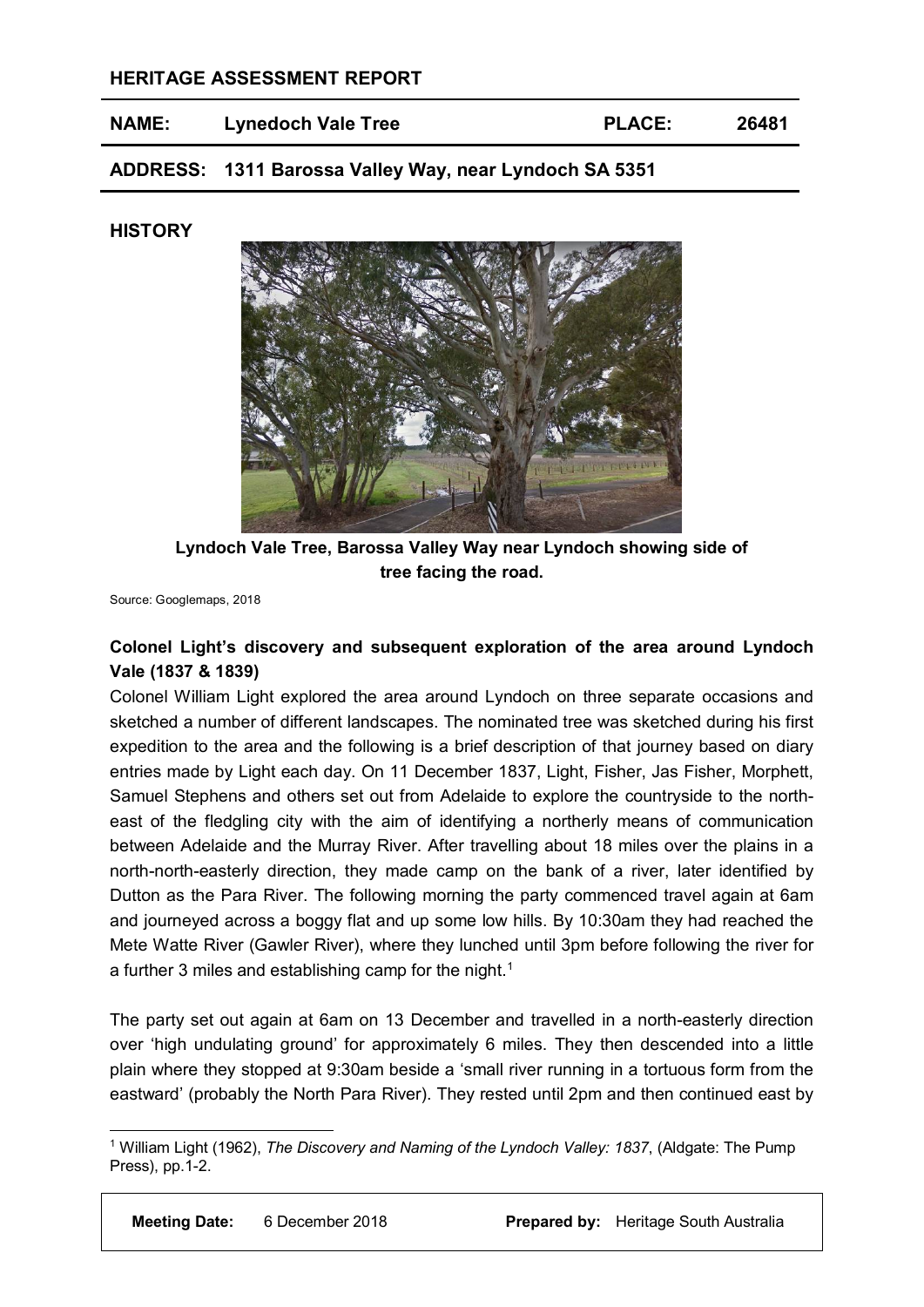south encountering 'bad ground in the hills with many boggy parts', which was very difficult for the bullocks. At 5pm Light and his party entered 'a beautiful valley which I named Lynedoch Vale after my much esteemed friend, Lord Lynedoch'. The party camped in Lyndoch Vale that night and Light took the opportunity to sketch it and two distinctive forked trees. [2](#page-1-0)



**Light's sketch of Lynedoch Vale 13 December 1837 (tree right foreground is the tree that most closely resembles the nominated tree).**  Source: Light, *The Discovery and Naming of Lyndoch Valley: 1837*, p.3.

On 14 December, the bullock cart and men remained at Lyndoch Vale while Light, Fisher, Fisher, Morphett, Berkeley, Stephens and Hancock rode up the highest hills returning to the camp that evening. The purpose of the trek was to trace 'as far as we could the imagined communication with the Murray to the N. Eastward.' The party returned to camp after finding that the Mount Lofty Range did not end in a plain of the type anticipated by Light but continued as a lower range that was 'nothing equal to that near Mount Lofty.'[3](#page-1-1)

On 15 December the party travelled north-east by east for approximately 10 miles, again having to rest throughout the best part of the day due to the exceedingly hot and windy weather. It was agreed to 'give up the journey and return' to Adelaide. The return journey was accompanied by cooler weather and took only two days to complete, the party arrived in Adelaide on 17 December.<sup>[4](#page-1-2)</sup>

The South Australian Company commissioned Light to undertake a Special Survey of 4000 acres around Lyndoch Vale in January 1839. On the second day of the expedition Light collapsed after 10 hours in the saddle. While he was unwell, he was able to make a number of pencil sketches of the area that evening. The survey party returned to Adelaide soon after. Light made a third trip to Lyndoch Vale in May-June 1839. The expedition had the same aim

<span id="page-1-0"></span> <sup>2</sup> Light, pp.2-3.

<span id="page-1-1"></span> $3$  Light, pp.  $3-4$ .

<span id="page-1-2"></span> $4$  Light, p.4.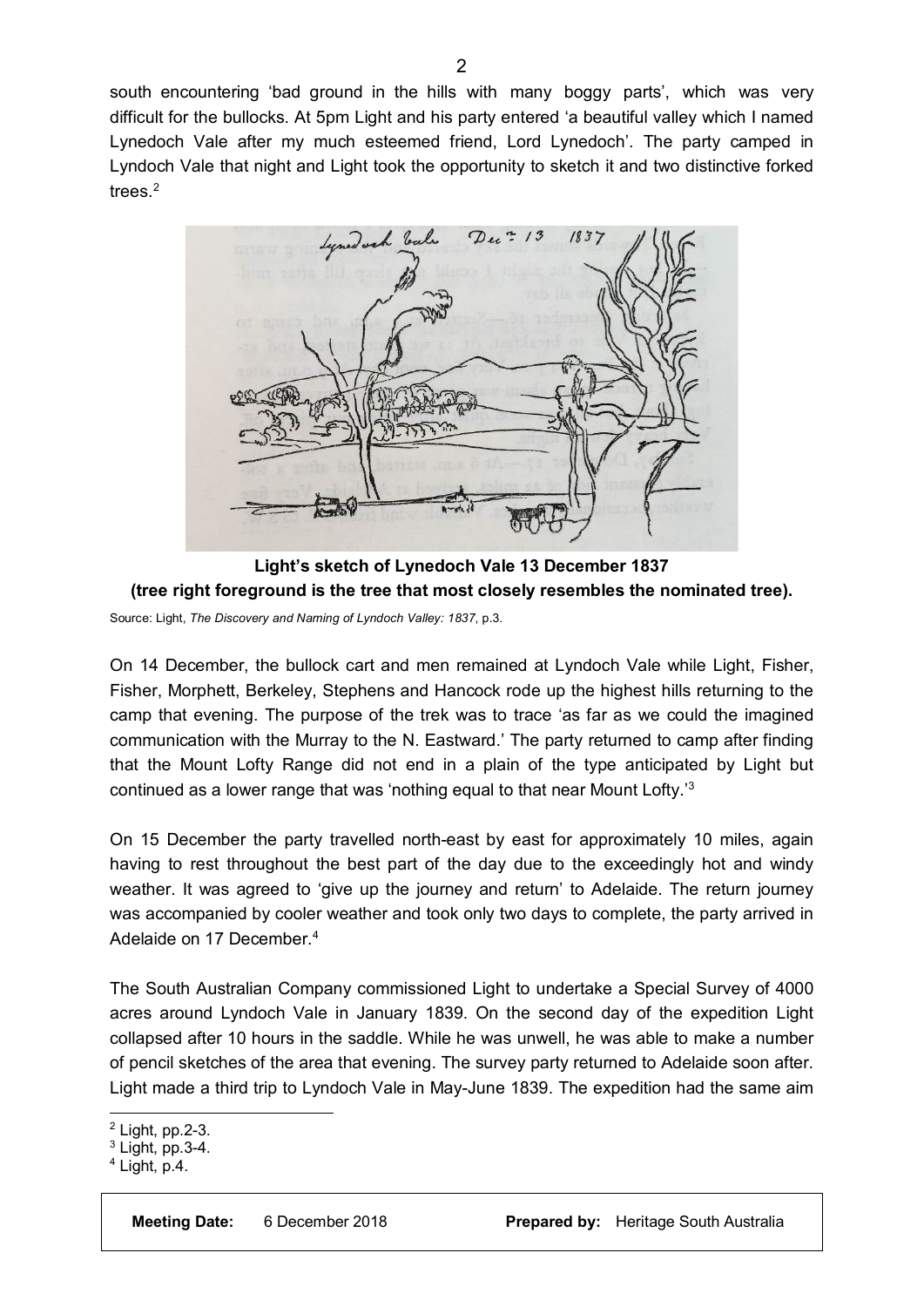as the earlier 1837 expedition – to identify a northerly means of communication between Adelaide and the Murray River. This time, rather than ride, Light travelled in a spring cart. They reached Lyndoch Valley on 2 June and camped at Light's Pass on 4 June where again Light sketched the area and noted in his diary that he was satisfied they had determined the best road to the Murray. They left on 7 June and arrived back in Adelaide on 9 June at which time Light was extremely unwell.<sup>[5](#page-2-0)</sup> He passed away at his home at Thebarton 6 October 1839 [6](#page-2-1)

Light was a reasonably accomplished artist and supplemented his income by selling some of the sketches and watercolours he painted. The Art Gallery of South Australia has 11 landscapes drawn/painted by Light in its collection. The State Library of South Australia also has a couple of original sketches and watercolours and a number of reproductions of Light's artworks within its collection. The landscapes painted by Light and held by the Art Gallery and Library depict various aspects of the exploration and early settlement of South Australia including the landing site at Glenelg, site for Adelaide and early settlements including Port Adelaide, Encounter Bay (including the whaling station), Yankalilla, The Para, Gawler Range, and the area north of the Para Pass.

### **Early Artwork depicting South Australia**

Many of the early colonists painted, sketched and drew the South Australian landscape. Historian and Curator Christine Finnimore has argued that some of the earliest artworks produced in South Australia were painted specifically to send back to the UK as a marketing device to sell the fledgling colony to prospective colonists. Others drew to record their new environment and lives in much the same way that we would now take photographs. The Art Gallery of South Australia holds a number of artworks in its collection that depict the early South Australian landscape, including works by John Michael Skipper (late 1830s-1840s), George French Angas (late 1830s-1840s), Samuel Calvert (c1850s) and Alexander Schramm (c1850s). [7](#page-2-2)

## **Previous Heritage Surveys of the Barossa Valley**

The Barossa Valley has been the subject of three heritage surveys. The first, *Barossa Survey* was authored by G Young, I Harmstorf and D Langmead in 1977, the second, the *Barossa Valley Heritage Study* was prepared by Lester Firth and Murton pty ltd in 1981 and finally, *The Barossa Council Heritage Review* by McDougall and Vines in 2001. While all three note Light's exploration and naming of the Lyndoch Valley in December 1837, none identify the nominated tree.

#### **Significant and heritage-listed trees**

<span id="page-2-0"></span> <sup>5</sup> Geoffrey Dutton (1971), *Founder of a City*, (Adelaide: Rigby), pp.278, 283.

<span id="page-2-1"></span><sup>&</sup>lt;sup>6</sup> David F Elder (1967), 'Light, William (1786-1839)', Australian Dictionary of Biography, ANU <http://adb.anu.edu.au/biography/light-william-2359> [accessed 24 October 2018].

<span id="page-2-2"></span><sup>7</sup> Christine Finnimore (1998),'The Art of Selling Colonial Land in South Australia', *The Journal of the Historical Society of South Australia*, 26, pp.5-20.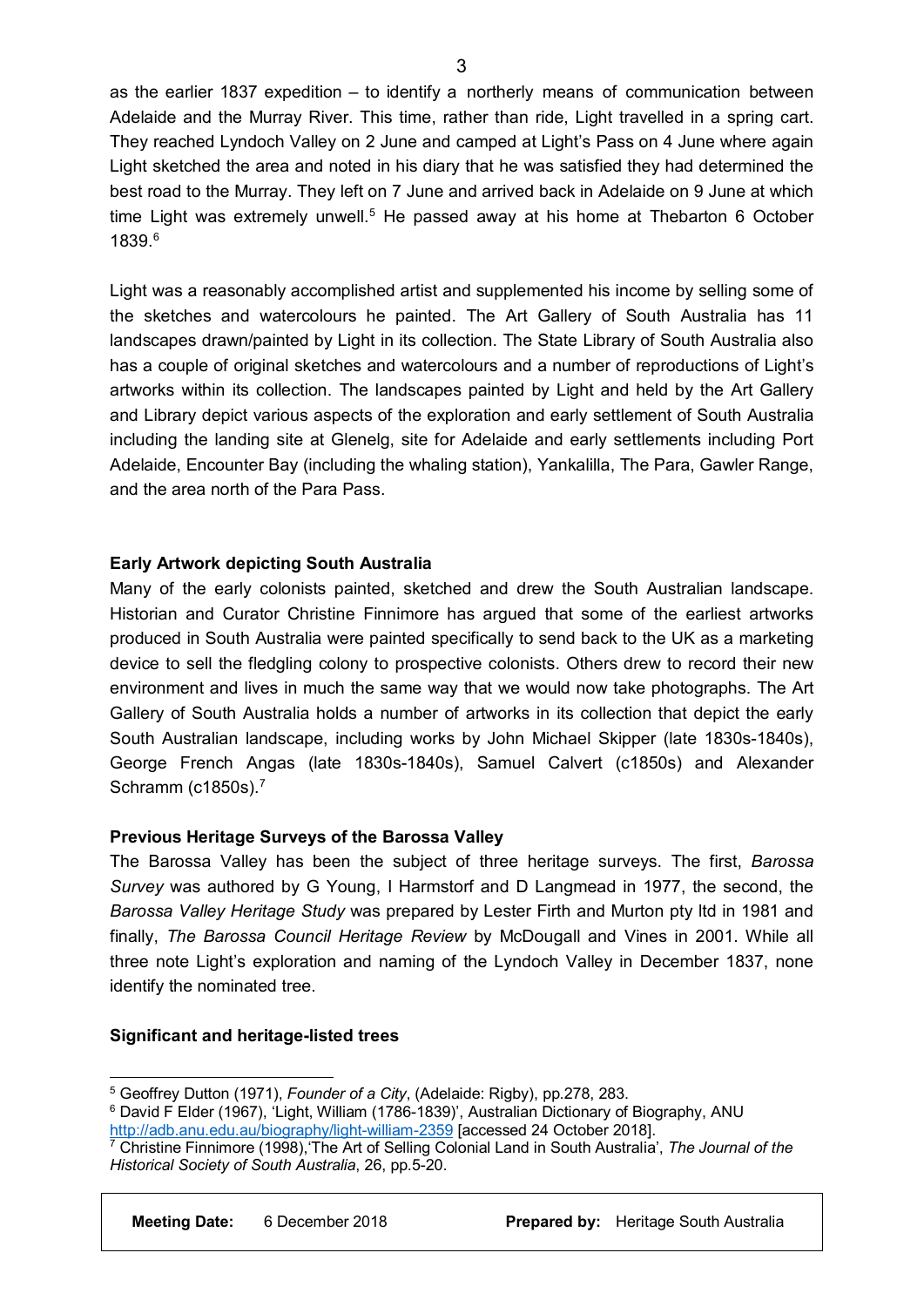The South Australian Heritage Register contains a number of entries for trees and while most have been locally-listed, there are a number that are State Heritage Places. A selected sample of State heritage listed trees include:

- Old Gum Tree Site, MacFarlane Street, Glenelg North (SHP 10547). Supposed site of proclamation, confirmed as a State Heritage Place in 1980 prior to current criteria.
- River Red Gum Tree, road reserve Glynburn Road, Kensington Gardens (SHP 13991). Confirmed as a State Heritage Place 1989 prior to current criteria. However, the tree was identified as having heritage significance in the 1987 heritage survey of Burnside due to its size and because it was 'a mature tree long before the colonization of Australia.'
- Former Fauldings' Eucalyptus Plantations, Kangaroo Island (SHP 14739) Fauldings' plantation is a rare relic of one of the plantations, unique to Kangaroo Island, which once served this widespread industry in the early twentieth century. Confirmed as a State Heritage Place in 1995 under criteria (c) and (g).
- Silvicultural Reserves (1989 & 1900), Stagecoach Lane, Kuitpo (SHP 25921). Important aspect of the development of the State's forestry industry and are remnants of a period of silvicultural experimentation. Confirmed as a State Heritage Place 1999 under criterion (a).
- River Red Gum, 3 Douglas Street, Millswood (SHP 14123). Confirmed as a State Heritage Place in 1989 prior to current criteria. However, Unley Heritage Research Study prepared by McDougall and Vines in 2006 identified the tree's heritage significance under criteria (a) and (d). The tree is a remnant of the original vegetation in the area; is evidence of the natural history of the Adelaide Plain; is a fine example of the occurrence of River Red Gums along the tributaries, creeks and rivers flowing from the foothills and across the Adelaide Plain, and in particular, the Brownhill Creek.
- War Memorial Oak, Creswell Gardens, North Adelaide (SHP 26348). Planted 29 August 1914 to commemorate the outbreak of World War One.

The National Trust of South Australia has also identified 9 trees that are over 150 years old and considered of significance to the State. The Trust's list does not include the nominated tree at Lyndoch Vale. Their significance is related to three themes that include: planted by notable or prominent early South Australians; early plantings of exotic trees; and, native trees that were culturally modified by Aboriginal people.

# **Heritage Significance of the Lyndoch Vale Tree**

The potential State heritage values of the Lyndoch Vale Tree are considered under each criteria in turn:

# **(a) it demonstrates important aspects of the evolution or pattern of the State's history;**

Sketches and watercolours drawn/painted by the first settlers to South Australia are an important historical record of the early colonisation and exploration of the new colony and are objects that demonstrate the evolution of the history of South Australia. Light was one of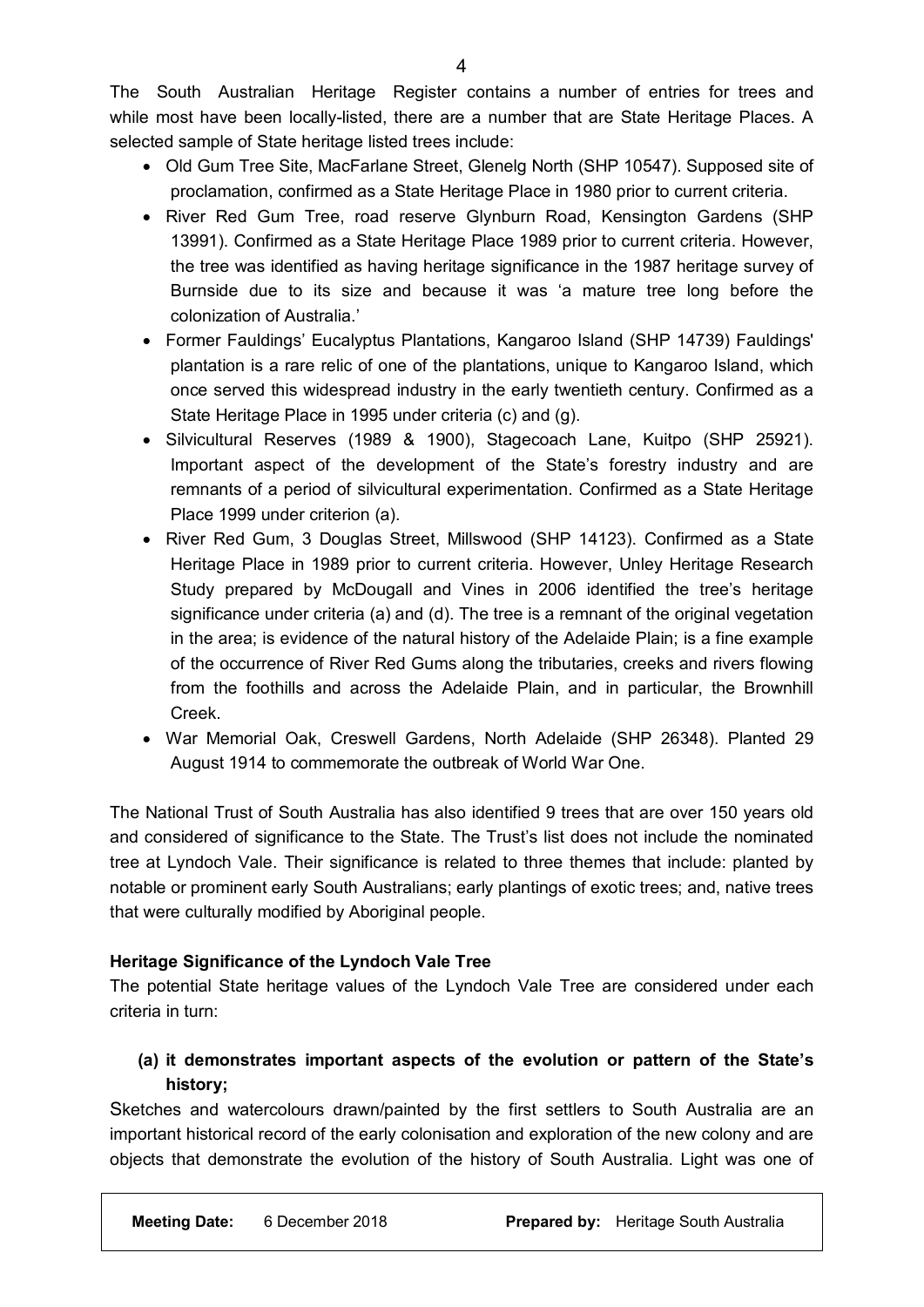many people who recorded the 'discovery' and settlement of South Australia through artistic means. Others include John Michael Skipper (late 1830s-1840s), George French Angas (late 1830s-1840s), Samuel Calvert (c1850s) and Alexander Schramm (c1850s).

Light drew the Lyndoch Vale tree in 1837 when he was exploring the surrounding area in search of a northern means of communication to the Murray River. Light subsequently visited the area on two other occasions and it was not until his last expedition in 1839 that he decided upon the best route. Due to the number of possible routes taken by Light it is impossible to state with any certainty that the nominated tree, which is located next to the road, is the tree in Light's drawing. In addition, while the sketch itself demonstrates the evolution of the State, the tree, if it were the subject of his sketch, does not.

It is recommended that the nominated place does not meet criterion (a).

**(b) it has rare, uncommon or endangered qualities that are of cultural significance;** The Lyndoch Vale tree is most likely a River Red gum (*Eucalyptus Camaldulensis*). River red gums are a prolific species of tree that grow along South Australian waterways, and as a type, could not be considered to be rare of endangered. The fact that the tree may have been drawn by an early colonist is also not particularly rare, as this is a prominent South Australian tree species that has been featured in many drawings and paintings. Therefore, the tree is not a rare, uncommon or endangered example of its species or depiction in early colonial art.

It is recommended that the nominated place does not meet criterion (b)

# **(c) it may yield information that will contribute to an understanding of the State's history, including it natural history;**

The Lyndoch Vale Tree is one of many Eucalyptus trees that once grew in the Lyndoch Valley before it was cleared for agriculture and in particular viticulture. Despite the extensive clearing of the area, there are still many mature Eucalyptus trees that grow along the waterways and roads in the area. There are also many documentary sources that yield information about the cultural and natural history of Lyndoch Vale. Therefore, the tree is unlikely to yield information not already known or available from other sources that contribute meaningfully to the understanding of South Australia's cultural and natural history.

It is recommended that the nominated place does not meet criterion (c).

# **(d) it is an outstanding representative of a particular class of places of cultural significance;**

The Lyndoch Vale tree is one of many Eucalyptus trees in South Australia and specifically the Lyndoch Valley that has been alive since before colonisation. Located next to Barossa Valley Way, the tree has been trimmed over the years to ensure that it does not impact on vehicular traffic. Therefore, as the growth of the tree has been modified to accommodate traffic requirements and it has not been allowed to grow into its natural form, it is not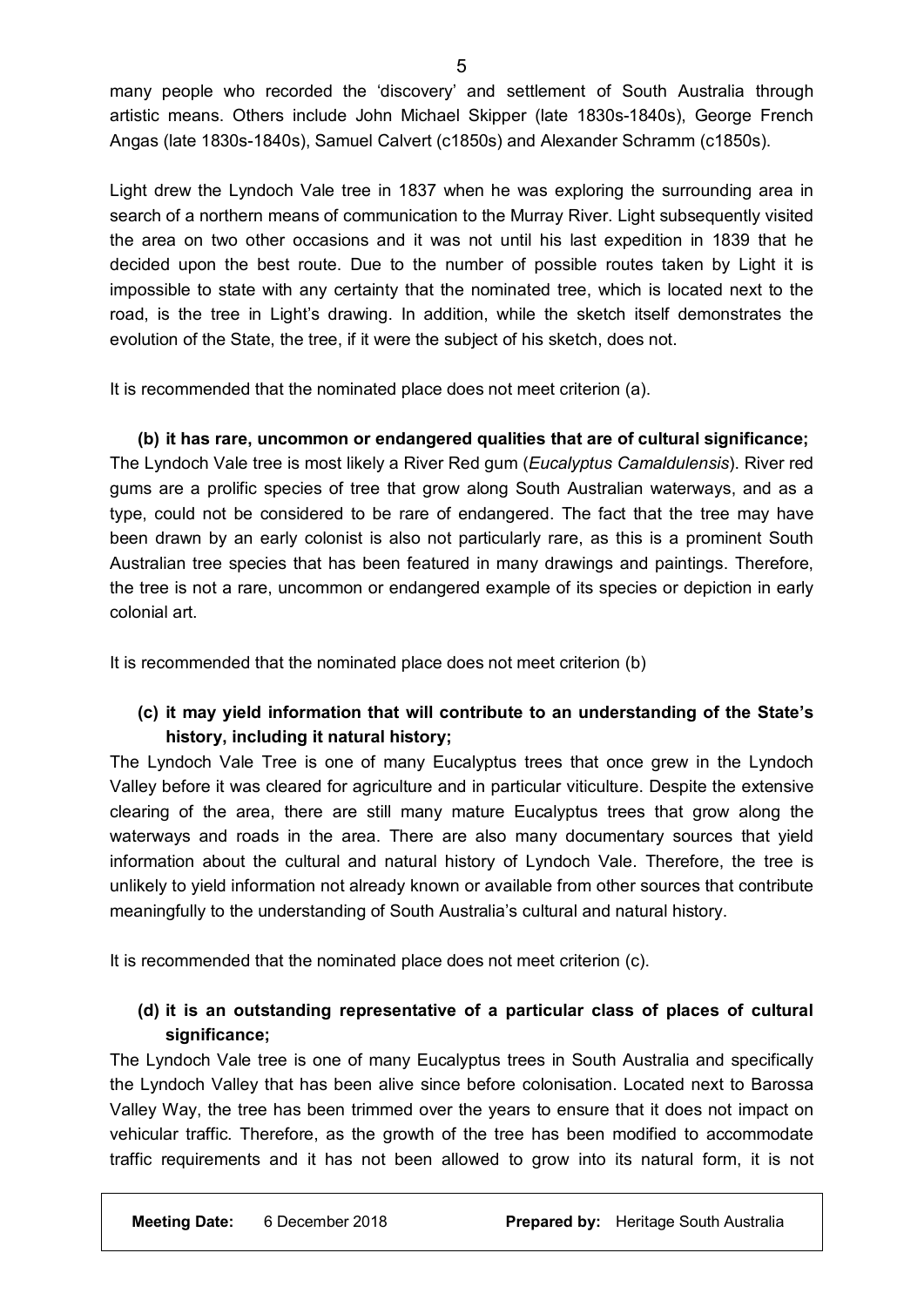considered to be an outstanding representative of a Eucalyptus tree. Similarly, while some trees are highly pruned and clipped to achieve a particular form, the nominated tree has been trimmed with only road safety in mind and does not represent an outstanding example of a highly manicured tree.

It is recommended that the nominated place does not meet criterion (d).

# **(e) it demonstrates a high degree of creative, aesthetic or technical accomplishment or is an outstanding representative of particular construction techniques or design characteristics;**

The trimming of the Lyndoch Vale tree has been undertaken for road safety reasons and not aesthetic considerations. Therefore, as a trimmed tree it does not demonstrate a high degree of creative, aesthetic or technical accomplishment. As a natural living thing, the tree is also not an outstanding representative of construction techniques or design characteristics.

It is recommended that the nominated place does not meet criterion (e).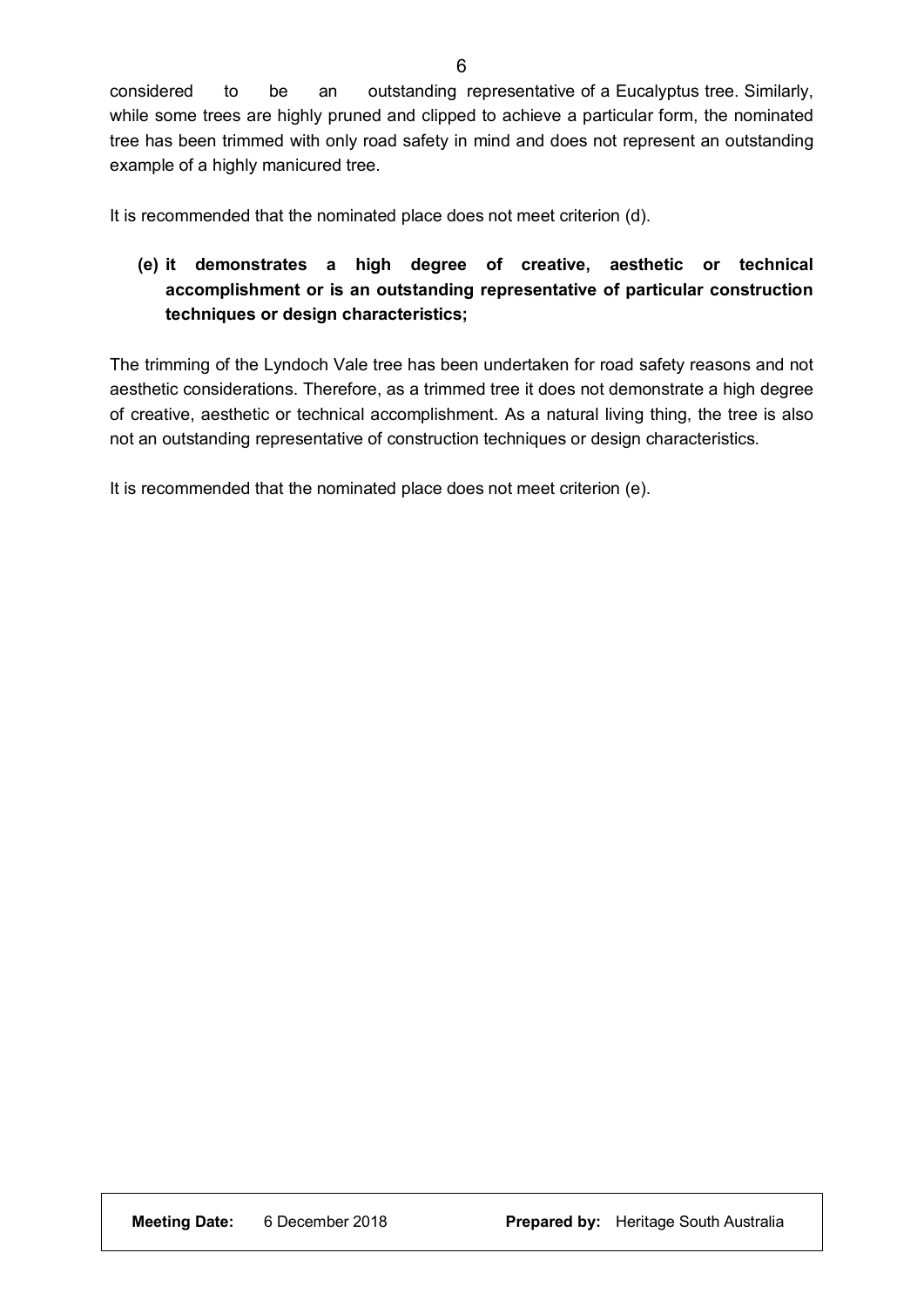# **(f) it has strong cultural or spiritual associations for the community or a group within it;**

There is no evidence to suggest that the tree has a strong, special or enduring association for the community or a group within it that would be considered to be of significance to the **State** 

It is recommended that the place does not meet criterion (f).

## **(g) it has a special association with the life or work of a person or organisation or an event of historical importance.**

Colonel William Light sketched Lyndoch Vale including a number of trees on 13 December 1837, when camping one evening during his exploration of the area in search of a northerly route to the Murray River. While the nominated tree may be the tree he sketched that evening, there is no conclusive evidence that it was this tree and not another. Light's discovery of Lyndoch Vale is historically important to South Australia. The Special Survey that was completed in July 1839 enabled the settlement of the area and establishment of one of the State's earlier vineyards by Joseph Gilbert in the 1840s. Light was a prolific artist who recorded some of South Australia's earliest scenes including the first settlements at Holdfast Bay and the City of Adelaide, events that are of great significance to the State. It is these events and scenes that have particularly strong associations with Light's work, rather than the establishment of Lyndoch Vale that occurred after his death.

It is recommended that the nominated place does not meet criterion (g).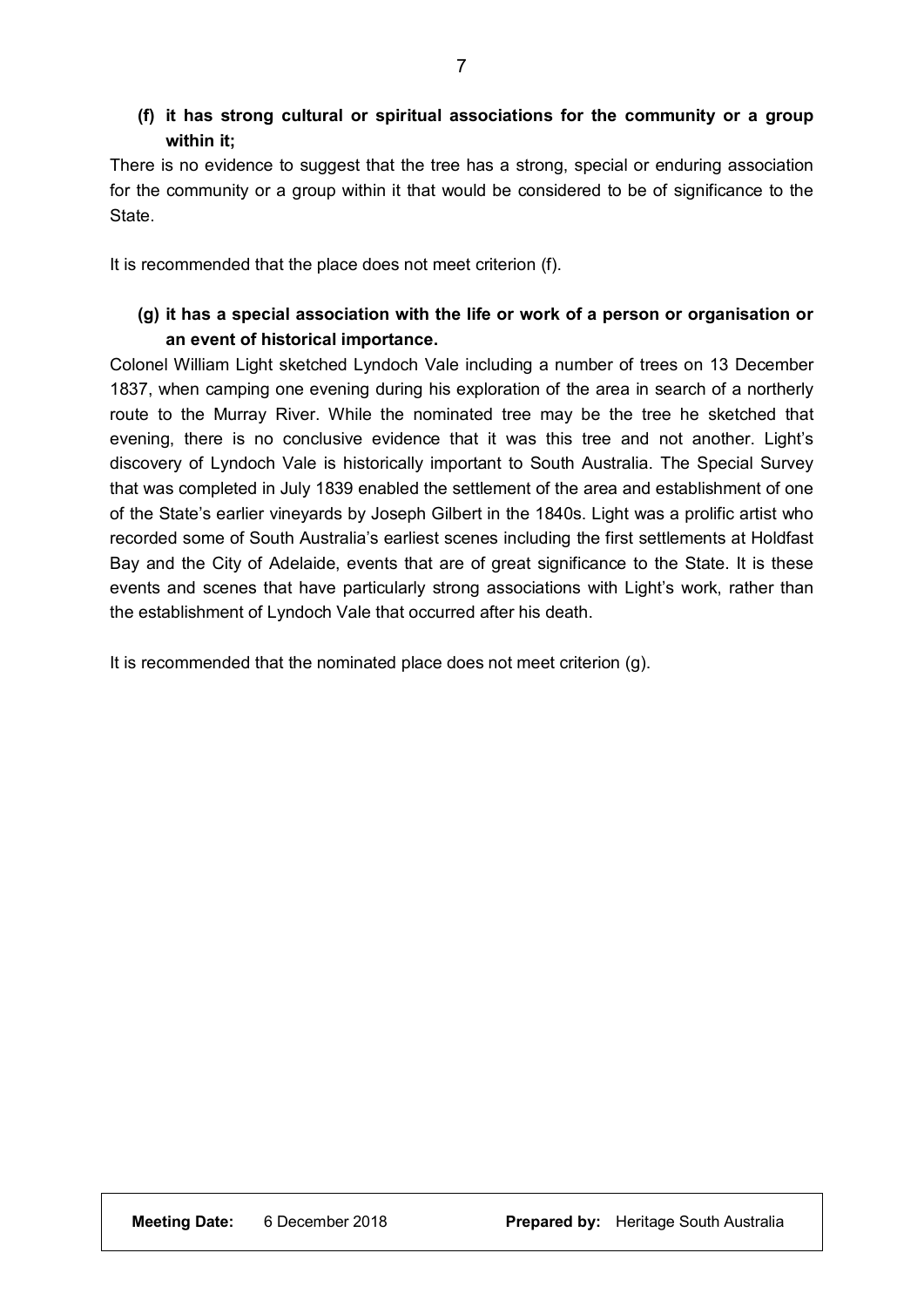

**Mature Eucalyptus trees on Barossa Valley Way, September 2018**

Source: DEW files



**Lyndoch Vale tree, September 2018**

Source: DEW files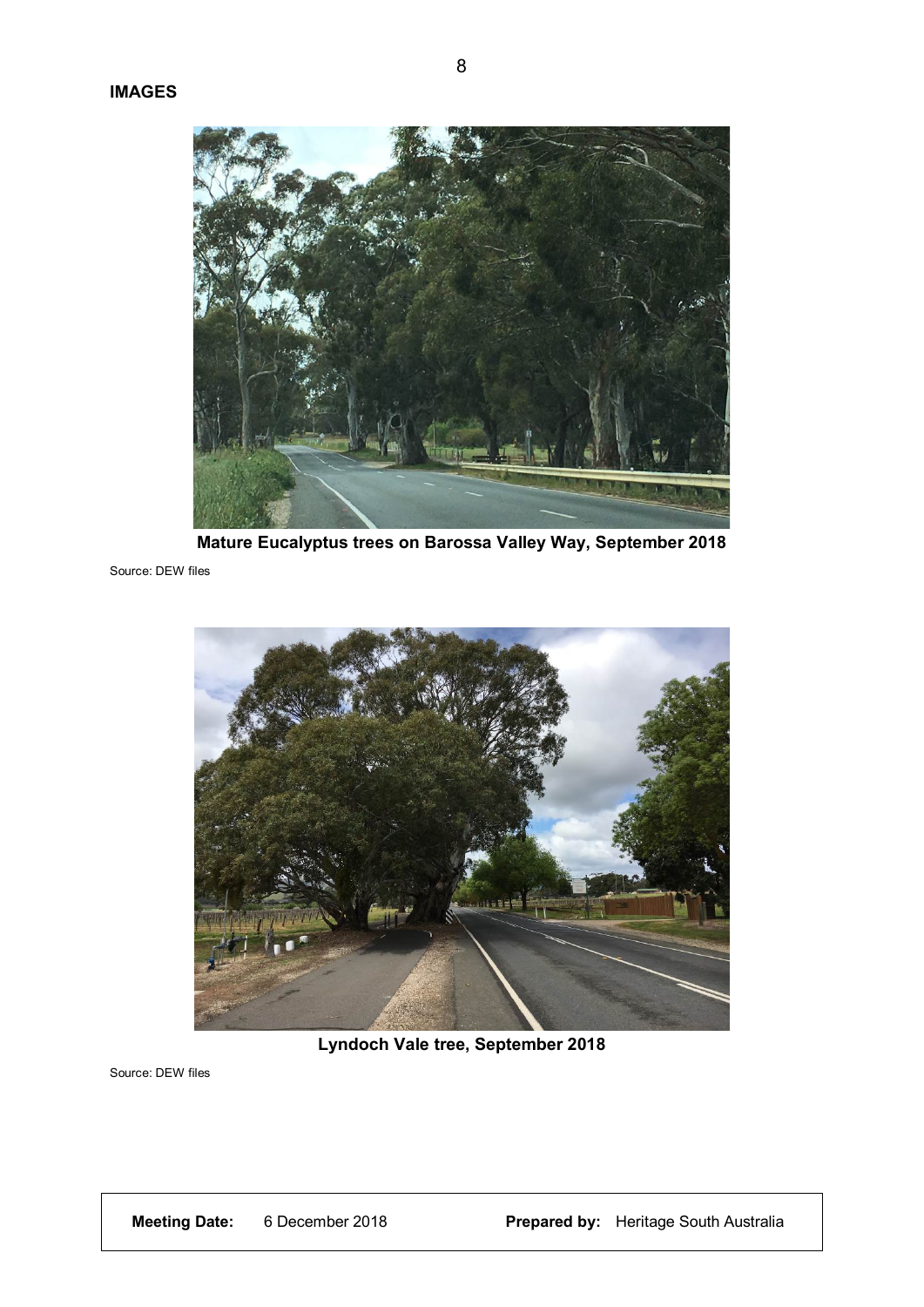

**Lyndoch Vale tree showing girth of trunk, September 2018**

Source: DEW files



**Lyndoch Vale tree, September 2018**

Source: DEW files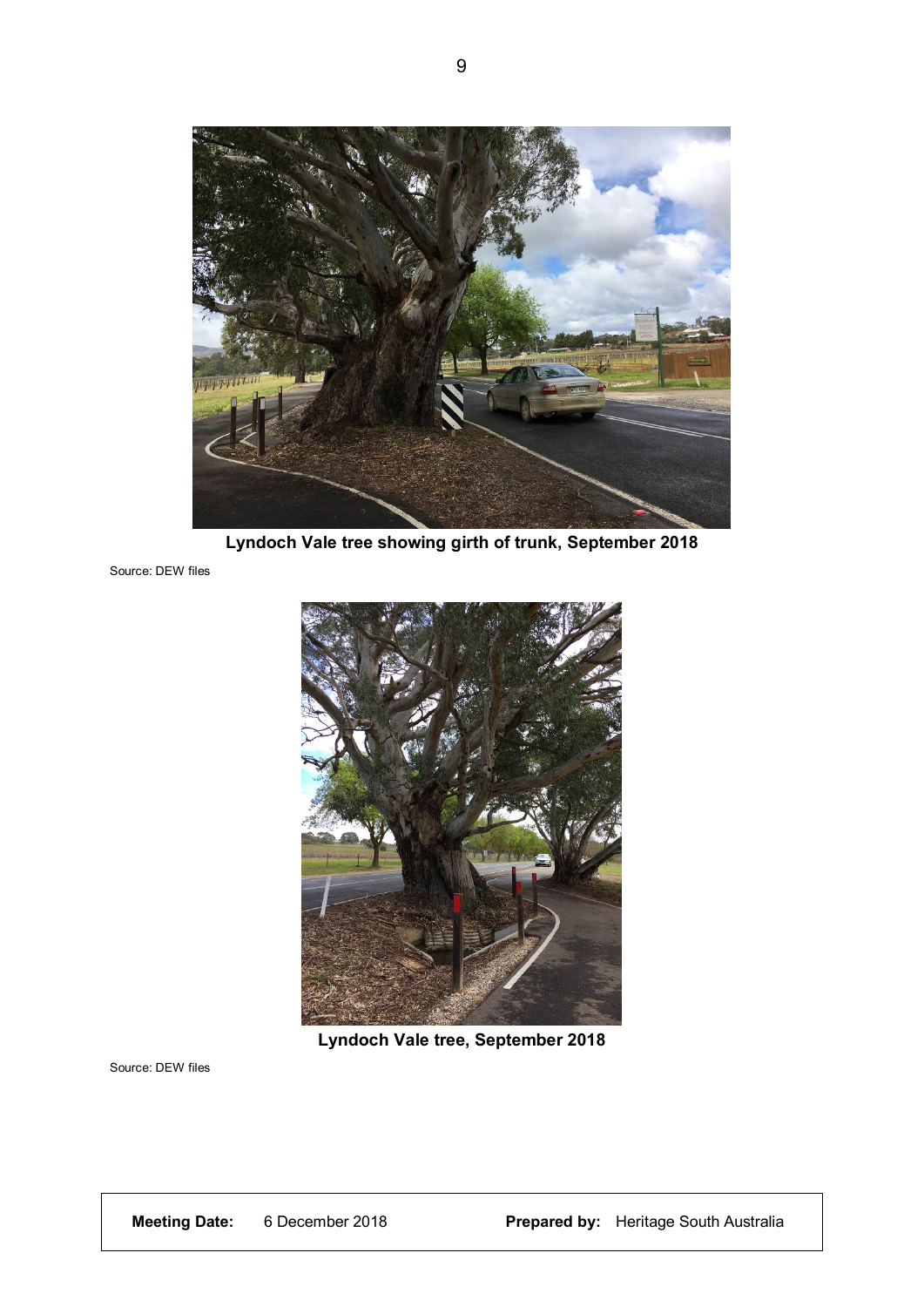

**Landing Place, Glenelg, William Light, 1837**

Source: AGSA



**Commencement of Colonization in South Australia, William Light, c1837.**

Source: AGSA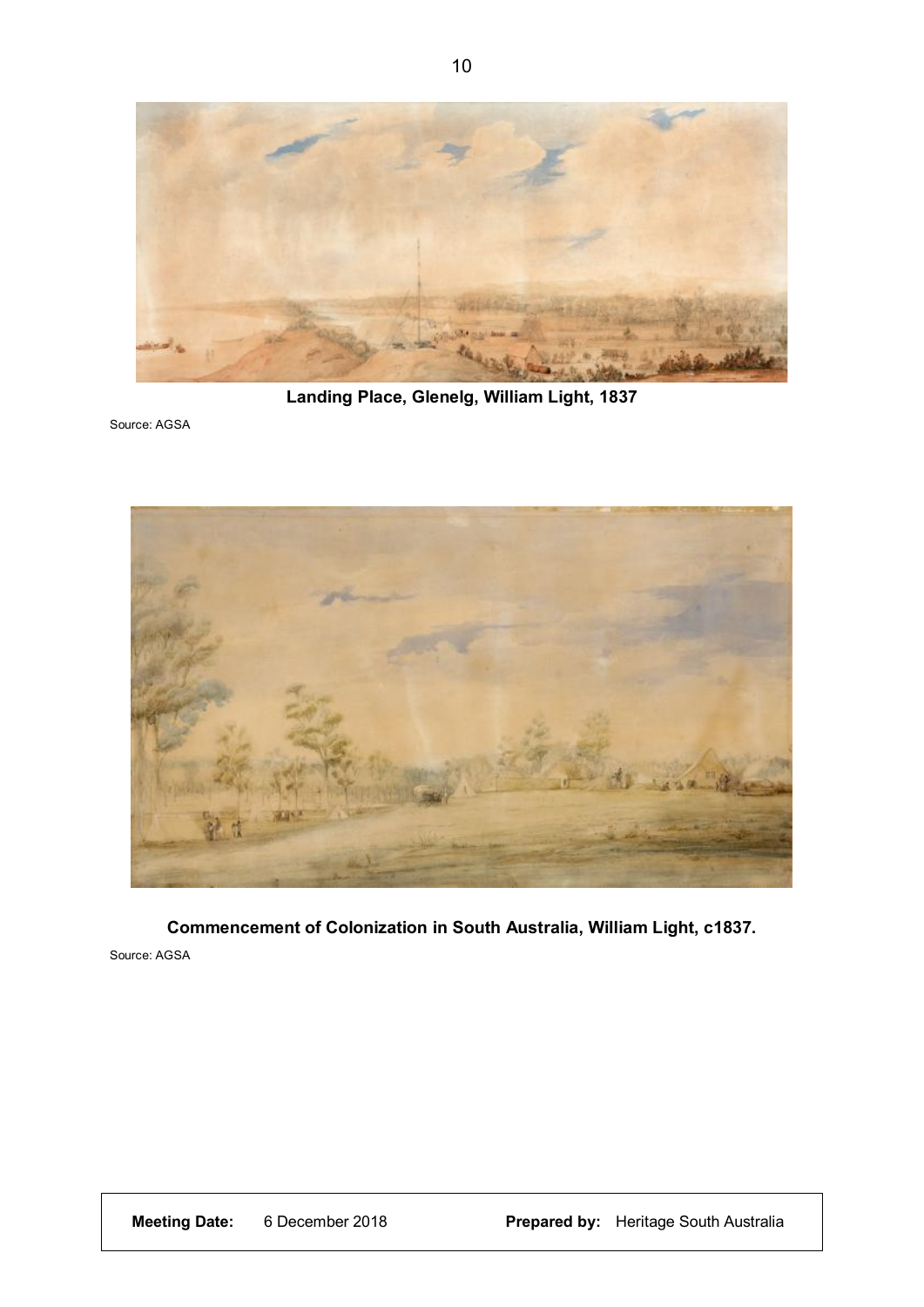

**Lynedoch Valley, looking towards the Barossa Range, painted by George French Angas, 1849. The nominator has suggested that 'Light's tree' is depicted in this painting and if that is so it is most likely the tree centre-left of the image.**